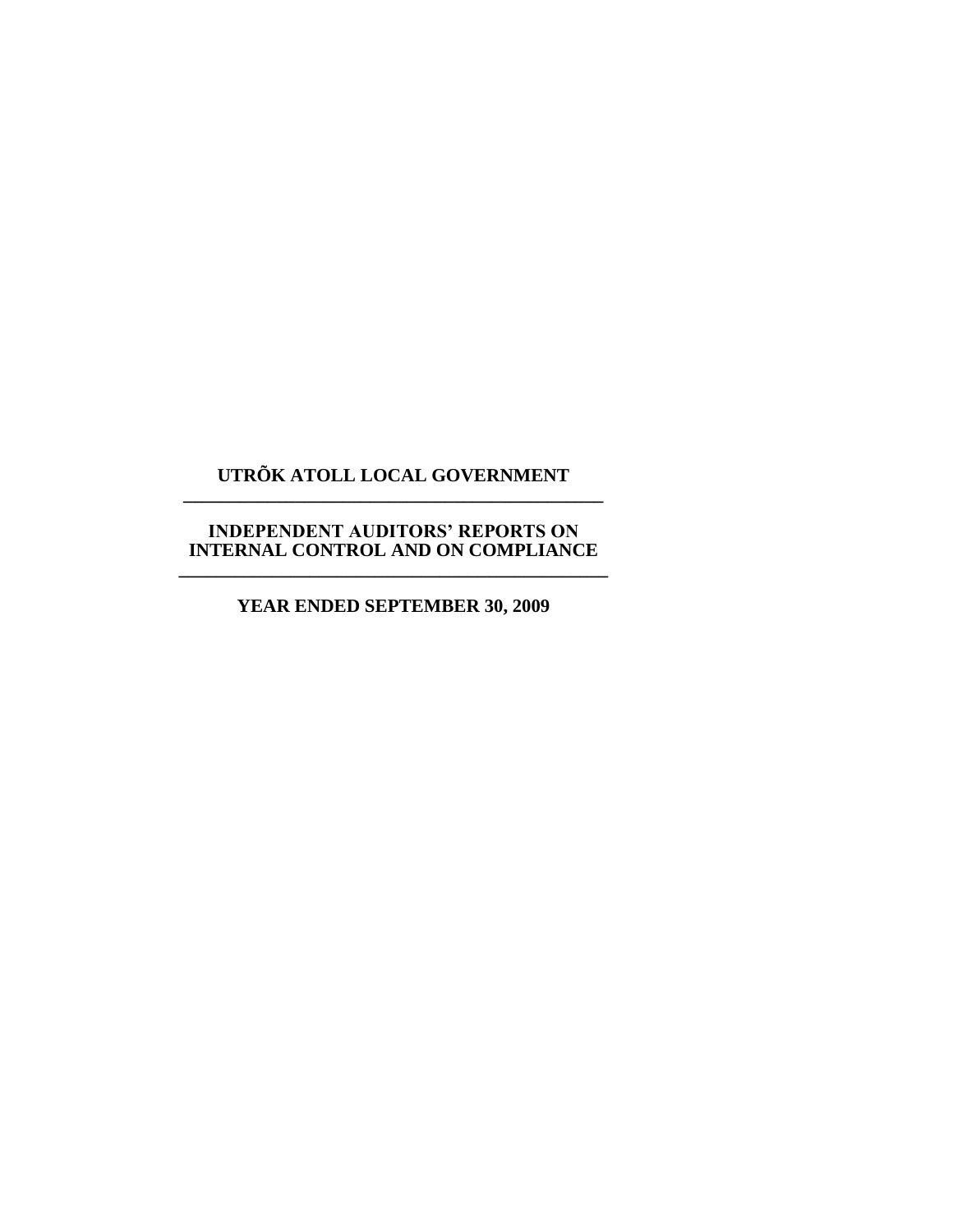

Deloitte & Touche LLP 361 South Marine Corps Drive Tamuning, GU 96913-3911 USA Tel: (671)646-3884 Fax: (671)649-4932 www.deloitte.com

## **INDEPENDENT AUDITORS' REPORT ON INTERNAL CONTROL OVER FINANCIAL REPORTING AND ON COMPLIANCE AND OTHER MATTERS BASED ON AN AUDIT OF FINANCIAL STATEMENTS PERFORMED IN ACCORDANCE WITH** *GOVERNMENT AUDITING STANDARDS*

Mayor John Kaiko Utrõk Atoll Local Government Republic of the Marshall Islands:

We have audited the financial statements of the governmental activities and each major fund of the Utrõk Atoll Local Government (UALGOV) as of and for the year ended September 30, 2009, which collectively comprise UALGOV's basic financial statements and have issued our report thereon dated October 20, 2011. We conducted our audit in accordance with auditing standards generally accepted in the United States of America and the standards applicable to financial audits contained in *Government Auditing Standards*, issued by the Comptroller General of the United States.

Internal Control Over Financial Reporting

Management of UALGOV is responsible for establishing andmaintaining effective internal control over financial reporting. In planning and performing our audit, we considered UALGOV's internal control over financial reporting as a basis for designing our auditing procedures for the purpose of expressing our opinion on the financial statements, but not for the purpose of expressing an opinion on the effectiveness of UALGOV's internal control over financial reporting. Accordingly, we do not express an opinion on the effectiveness of UALGOV's internal control over financial reporting.

A *deficiency in internal control* exists when the design or operation of a control does not allow management or employees, in the normal course of performing their assigned functions, to prevent, or detect and correct misstatements on a timely basis. A *material weakness* is a deficiency, or a combination of deficiencies, in internal control such that there is a reasonable possibility that a material misstatement of the entity's financial statements will not be prevented, or detected and corrected on a timely basis.

Our consideration of internal control over financial reporting was for the limited purpose described in the first paragraph of this section and was not designed to identify all deficiencies in internal control over financial reporting that might be deficiencies, significant deficiencies or material weaknesses. We did not identify any deficiencies in internal control over financial reporting that we consider to be material weaknesses, as defined above.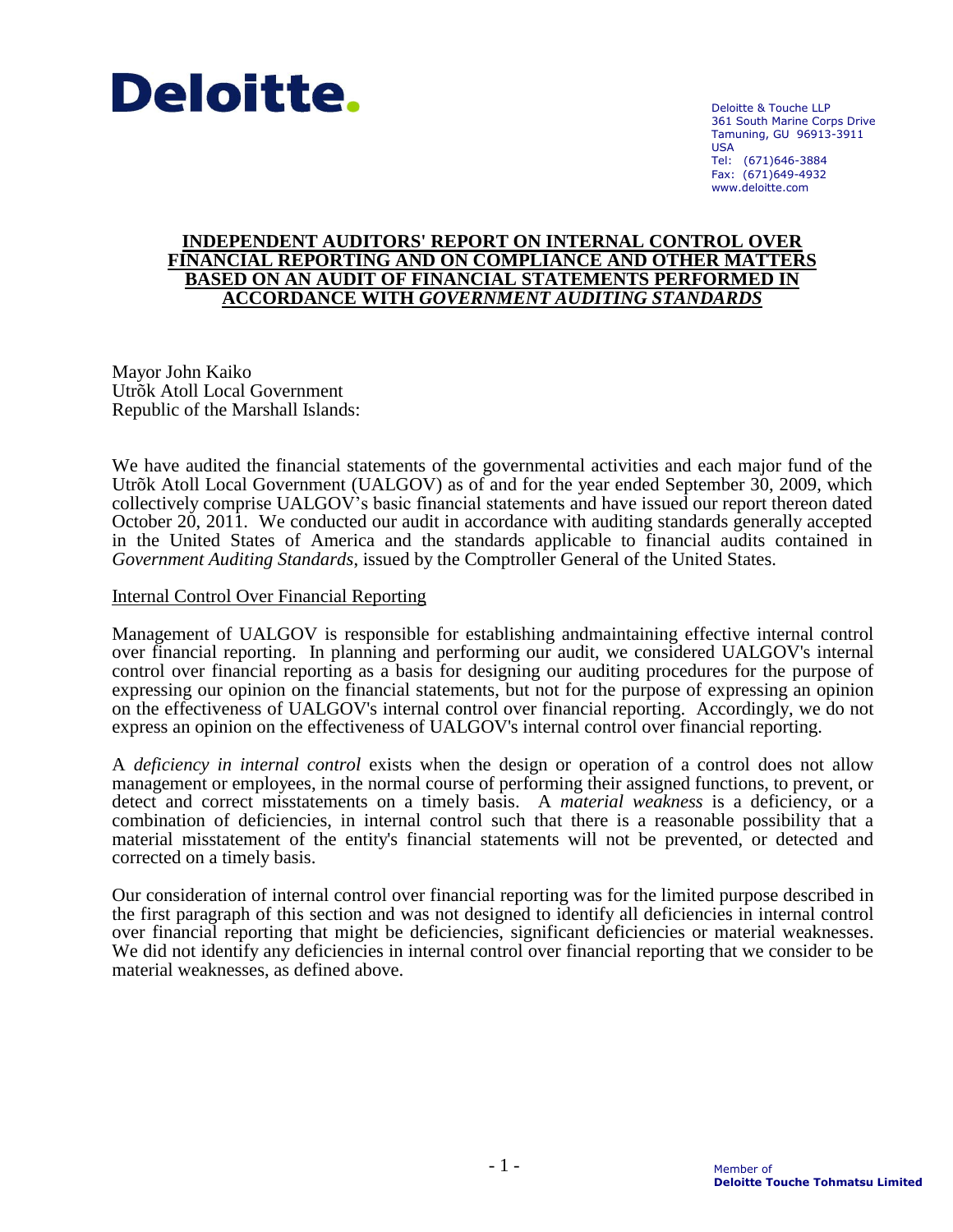## Compliance and Other Matters

As part of obtaining reasonable assurance about whether UALGOV's financial statements are free of material misstatement, we performed tests of its compliance with certain provisions of laws, regulations, contracts, and grant agreements, noncompliance with which could have a direct and material effect on the determination of financial statement amounts. However, providing an opinion on compliance with those provisions was not an objective of our audit and, accordingly, we do not express such an opinion. The results of our tests disclosed instances of noncompliance or other matters that are required to be reported under *Government Auditing Standards* and which are described in the accompanying Schedule of Findings and Questioned Costs as items 2009-2 and 2009-3.

We noted certain matters that we reported to management of UALGOV in a separate letter dated October 20, 2011.

UALGOV's response to the findings identified in our audit are described in the accompanying Schedule of Findings and Questioned Costs. We did not audit UALGOV's response and, accordingly, we express no opinion on it.

This report is intended solely for the information and use of management, the Council, others within the entity, federal awarding agencies, and the cognizant audit and other federal agencies and is not intended to be and should not be used by anyone other than these specified parties.

Varkell

October 20, 2011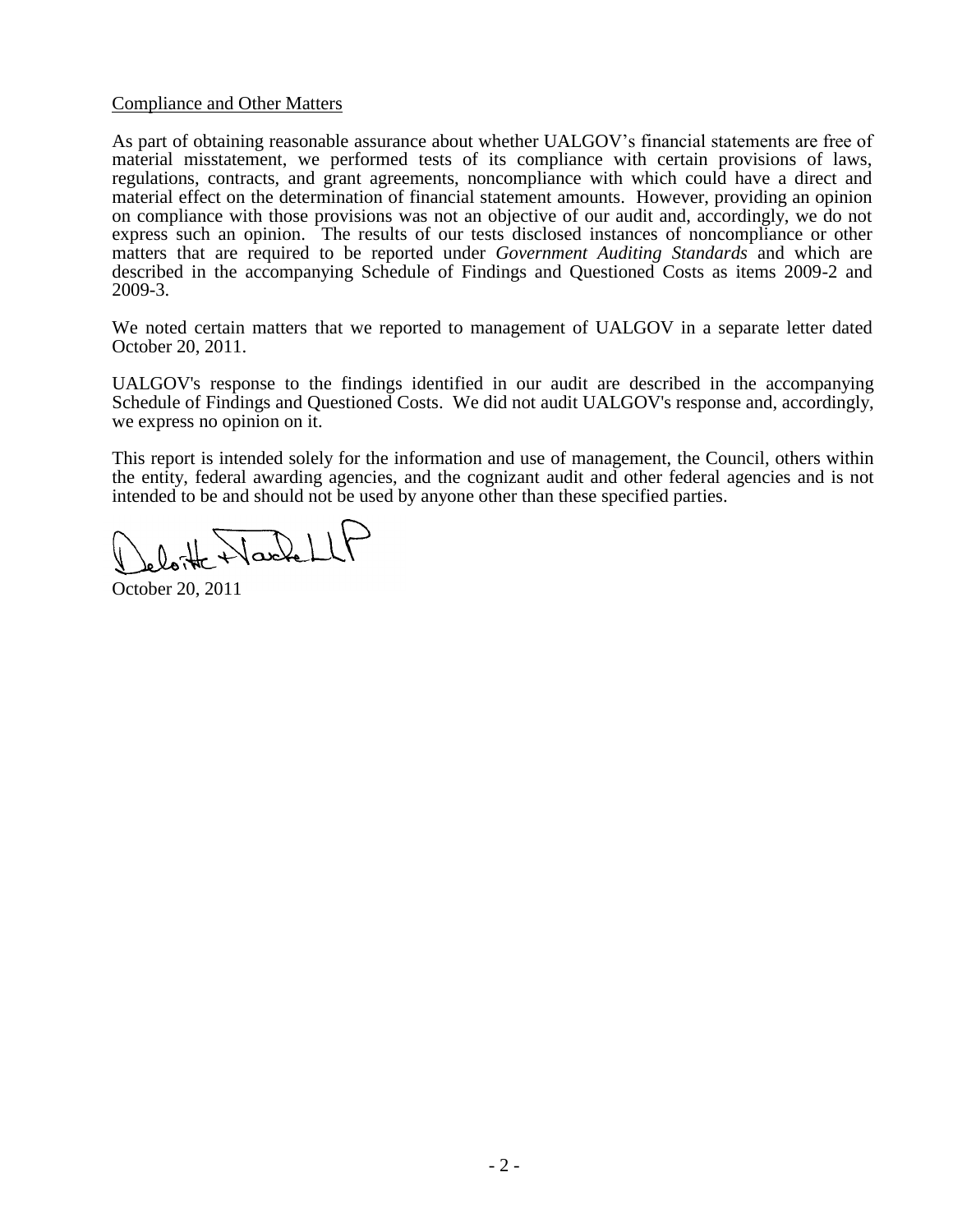

Deloitte & Touche LLP 361 South Marine Corps Drive Tamuning, GU 96913-3911 USA Tel: (671)646-3884 Fax: (671)649-4932 www.deloitte.com

## **INDEPENDENT AUDITORS' REPORT ON COMPLIANCE WITH REQUIREMENTS THAT COULD HAVE A DIRECT AND MATERIAL EFFECT ON EACH MAJOR PROGRAM AND ON INTERNAL CONTROL OVER COMPLIANCE IN ACCORDANCE WITH OMB CIRCULAR A-133 AND ON THE SCHEDULE OF EXPENDITURES OF FEDERAL AWARDS**

Mayor John Kaiko Utrõk Atoll Local Government Republic of the Marshall Islands:

## **Compliance**

We have audited Utrõk Atoll Local Government's (UALGOV) compliance with the types of compliance requirements described in the *OMB Circular A-133 Compliance Supplement* that could have a direct and material effect on its one major federal program for the year ended September 30, 2009. UALGOV's major federal program is identified in the summary of auditor's results section of the accompanying Schedule of Findings and Questioned Costs (pages 8 through 13). Compliance with the requirements of laws, regulations, contracts, and grants applicable to its one major federal program is the responsibility of UALGOV's management. Our responsibility is to express an opinion on UALGOV's compliance based on our audit.

We conducted our audit of compliance in accordance with auditing standards generally accepted in the United States of America; the standards applicable to financial audits contained in *Government Auditing Standards*, issued by the Comptroller General of the United States; and OMB Circular A-133, *Audits of States, Local Governments, and Non-Profit Organizations*. Those standards and OMB Circular A-133 require that we plan and perform the audit to obtain reasonable assurance about whether noncompliance with the types of compliance requirements referred to above that could have a direct and material effect on a major federal program occurred. An audit includes examining, on a test basis, evidence about UALGOV's compliance with those requirements and performing such other procedures as we considered necessary in the circumstances. We believe that our audit provides a reasonable basis for our opinion. Our audit does not provide a legal determination of UALGOV's compliance with those requirements.

In our opinion, UALGOV complied, in all material respects, with the requirements referred to above that are applicable to its one major federal program for the year ended September 30, 2009.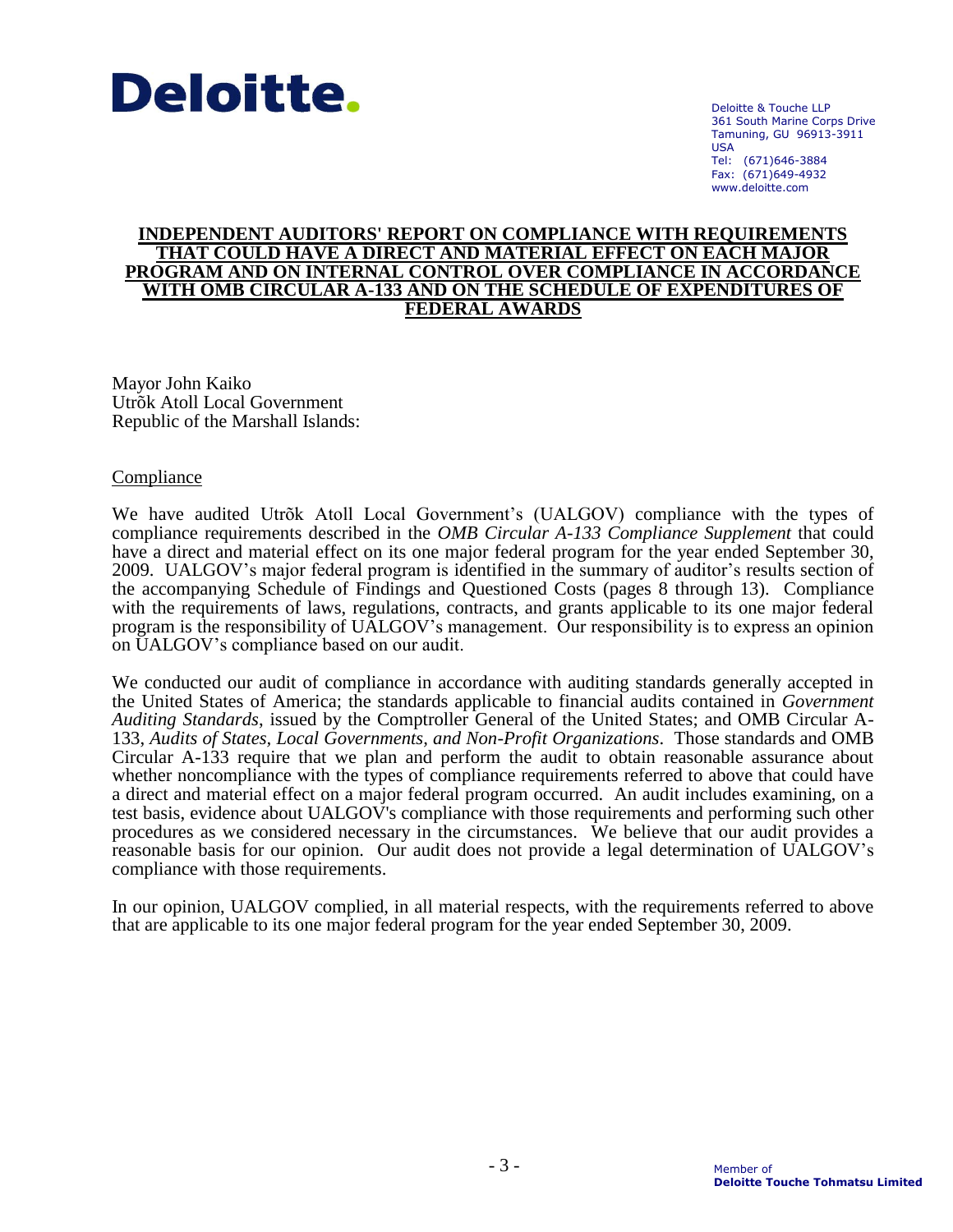## Internal Control Over Compliance

Management of UALGOV is responsible for establishing and maintaining effective internal control over compliance with the requirements of laws, regulations, contracts, and grants applicable to federal programs. In planning and performing our audit, we considered UALGOV's internal control over compliance with the requirements that could have a direct and material effect on a major federal program to determine the auditing procedures for the purpose of expressing our opinion on compliance and to test and report on internal control over compliance in accordance with OMB Circular A-133, but not for the purpose of expressing an opinion on the effectiveness of internal control over compliance. Accordingly, we do not express an opinion on the effectiveness of UALGOV's internal control over compliance.

A *deficiency in internal control over compliance* exists when the design or operation of a control over compliance does not allow management or employees, in the normal course of performing their assigned functions, to prevent, or detect and correct, noncompliance with a type of compliance requirement of a federal program on a timely basis. A *material weakness in internal control over compliance* is a deficiency, or combination of deficiencies, in internal control over compliance, such that there is a reasonable possibility that material noncompliance with a type of compliance requirement of a federal program will not be prevented, or detected and corrected, on a timely basis.

Our consideration of internal control over compliance was for the limited purpose described in the first paragraph of this section and was not designed to identify all deficiencies in internal control over compliance that might be deficiencies, significant deficiencies or material weaknesses. We did not identify any deficiencies in internal control over compliance that we consider to be material weaknesses, as defined above. However, we identified certain deficiencies in internal control over compliance that we consider to be significant deficiencies as described in the accompanying Schedule of Findings and Questioned Costs as item 2009-1. A significant deficiency in internal control over compliance is a deficiency, or a combination of deficiencies, in internal control over compliance with a type of compliance requirement of a federal program that is less severe than a material weakness in internal control over compliance, yet important enough to merit attention by those charged with governance.

#### Schedule of Expenditures of Federal Awards

We have audited the financial statements of the governmental activities and each major fund of the Utrõk Atoll Local Government (UALGOV) as of and for the year ended September 30, 2009, and have issued our report thereon dated October 20, 2011. Our audit was performed for the purpose of forming our opinions on the financial statements that collectively comprise UALGOV's basic financial statements. The accompanying Schedule of Expenditures of Federal Awards (page 5) is presented for purposes of additional analysis as required by OMB Circular A-133 and is not a required part of the basic financial statements. This schedule is the responsibility of the management of UALGOV. Such information has been subjected to the auditing procedures applied in the audit of the basic financial statements and, in our opinion, is fairly stated, in all material respects, in relation to the basic financial statements taken as a whole.

UALGOV's responses to the findings identified in our audit are described in the accompanying Schedule of Findings and Questioned Costs. We did not audit UALGOV's responses and, accordingly, we express no opinion on the responses.

This report is intended solely for the information and use of management, the Council, others within the entity, federal awarding agencies, and the cognizant audit and other federal agencies and is not intended to be and should not be used by anyone other than these specified parties.

loite Nachell

October 20, 2011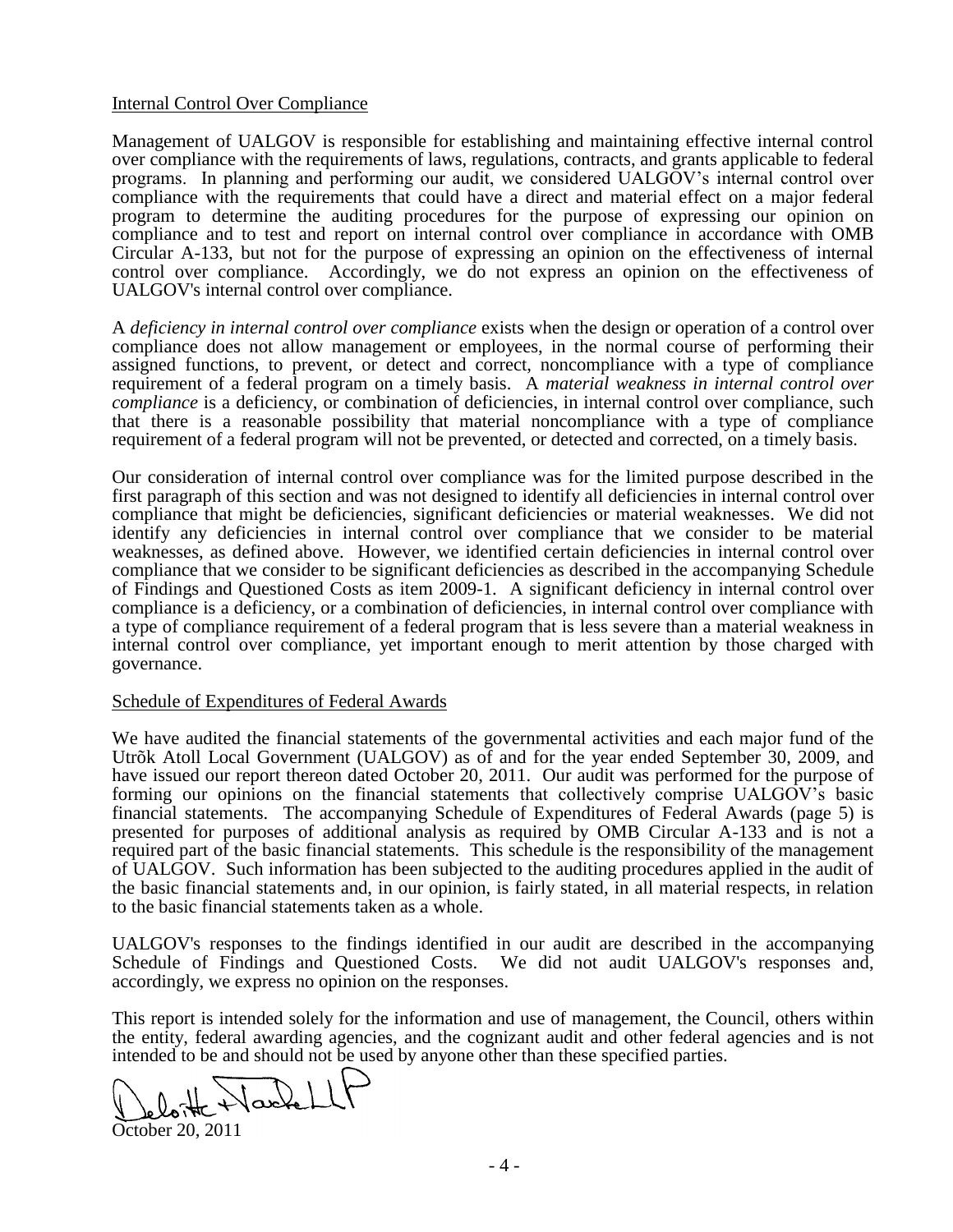Schedule of Expenditures of Federal Awards Compact of Free Association, Public Law 99-239 Year Ended September 30, 2009

|                                                      | <b>Fund Balance</b> |              |             | Net          |                     |
|------------------------------------------------------|---------------------|--------------|-------------|--------------|---------------------|
|                                                      | Beginning           | Net Earnings | Loan        | Funds        | <b>Fund Balance</b> |
|                                                      | of Year             | on Funds     | Proceeds    | Expended     | End of Year         |
| U.S. Department of the Interior                      |                     |              |             |              |                     |
| CFDA #15.875                                         |                     |              |             |              |                     |
| Funds passed through the Republic of the             |                     |              |             |              |                     |
| Marshall Islands (RepMar):                           |                     |              |             |              |                     |
| The Agreement between the Government of the          |                     |              |             |              |                     |
| United States and the Government of the Marshall     |                     |              |             |              |                     |
| Islands for the implementation of Section 177 of the |                     |              |             |              |                     |
| <b>Compact of Free Association</b>                   | \$13.878.556        | 607.501      | \$2,440,000 | \$ 3.454.468 | \$13,471,589        |

Of funds received per the agreement between the Government of the United States and the Government of the Marshall Islands for the implementation of Section 177 of the Compact of Free Association, the cumulative amount of \$13,471,589 remains invested in the Utrõk Claims Trust Fund, a permanent fund of UALGOV. Funds expended during the year ended September 30, 2009, are represented by fund manager fees of \$173,246, legal fees of \$151,900, interest expense of \$56,349, a transfer out to the General Fund of \$632,973 for general operations and a transfer out to the Utrõk Local Distribution Authority of \$2,440,000 for distribution to the people of Utrõk based on an approved distribution scheme.

See accompanying notes to schedule of expenditures of federal awards.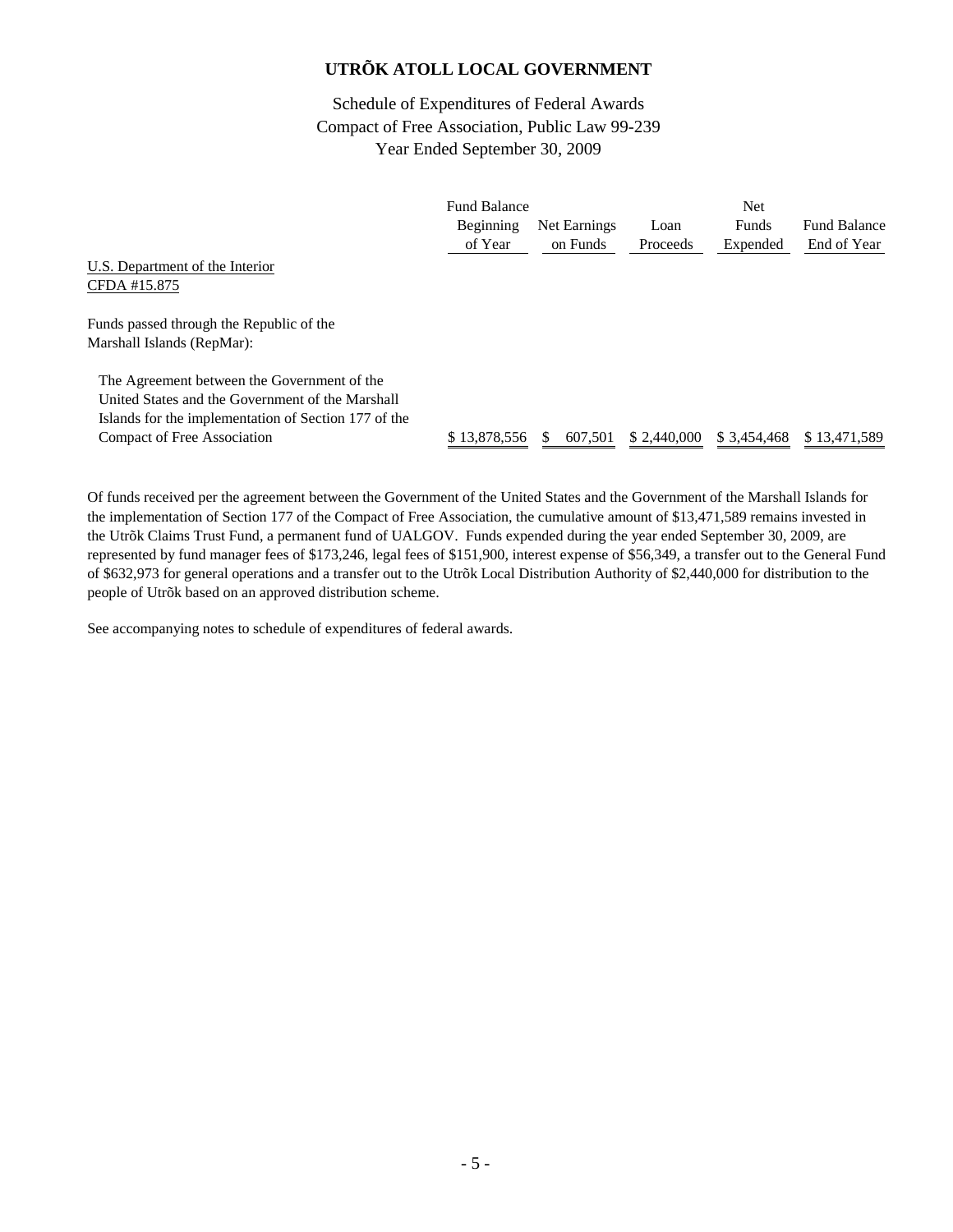## Schedule of Expenditures of Federal Awards Other U.S. Federal Grants Year Ended September 30, 2009

| Accrued<br>(Deferred)<br>Federal Cash<br>Balance at<br>Receipts and<br>Federal<br>October 1, 2008<br>Adjustments<br>Expenditures<br>Agency/Program<br>CFDA#<br><b>U.S. Department of Energy</b><br>Direct award:<br>Commodity Supplemental Food Program charter cost<br>10,000<br>10,000<br>Unknown<br>\$<br>\$<br>\$.<br>Total U.S. Department of Energy<br>10,000<br>10,000<br>U.S. Department of Agriculture<br>Fund passed through the Republic of the<br>Marshall Islands:<br>10.582<br>Commodity Supplemental Food Program<br>83,386<br>158,270<br>108,044<br>\$<br>\$<br>S<br>Total U.S. Department of Agriculture<br>83,386<br>158,270<br>108,044<br><b>U.S. Department of Commerce</b><br>Direct award: | (Deferred)<br>Balance at<br>September 30,<br>2009<br>\$ |
|------------------------------------------------------------------------------------------------------------------------------------------------------------------------------------------------------------------------------------------------------------------------------------------------------------------------------------------------------------------------------------------------------------------------------------------------------------------------------------------------------------------------------------------------------------------------------------------------------------------------------------------------------------------------------------------------------------------|---------------------------------------------------------|
|                                                                                                                                                                                                                                                                                                                                                                                                                                                                                                                                                                                                                                                                                                                  |                                                         |
|                                                                                                                                                                                                                                                                                                                                                                                                                                                                                                                                                                                                                                                                                                                  |                                                         |
|                                                                                                                                                                                                                                                                                                                                                                                                                                                                                                                                                                                                                                                                                                                  |                                                         |
|                                                                                                                                                                                                                                                                                                                                                                                                                                                                                                                                                                                                                                                                                                                  |                                                         |
|                                                                                                                                                                                                                                                                                                                                                                                                                                                                                                                                                                                                                                                                                                                  |                                                         |
|                                                                                                                                                                                                                                                                                                                                                                                                                                                                                                                                                                                                                                                                                                                  |                                                         |
|                                                                                                                                                                                                                                                                                                                                                                                                                                                                                                                                                                                                                                                                                                                  |                                                         |
|                                                                                                                                                                                                                                                                                                                                                                                                                                                                                                                                                                                                                                                                                                                  |                                                         |
|                                                                                                                                                                                                                                                                                                                                                                                                                                                                                                                                                                                                                                                                                                                  |                                                         |
|                                                                                                                                                                                                                                                                                                                                                                                                                                                                                                                                                                                                                                                                                                                  |                                                         |
|                                                                                                                                                                                                                                                                                                                                                                                                                                                                                                                                                                                                                                                                                                                  | 33,160<br>\$                                            |
|                                                                                                                                                                                                                                                                                                                                                                                                                                                                                                                                                                                                                                                                                                                  | 33,160                                                  |
|                                                                                                                                                                                                                                                                                                                                                                                                                                                                                                                                                                                                                                                                                                                  |                                                         |
|                                                                                                                                                                                                                                                                                                                                                                                                                                                                                                                                                                                                                                                                                                                  |                                                         |
| 11.P.L.108-219<br>Utrõk Atoll Radiological Monitoring Support<br>22,656<br>(32, 546)                                                                                                                                                                                                                                                                                                                                                                                                                                                                                                                                                                                                                             | (9,890)                                                 |
| Total U.S. Department of Commerce<br>(32, 546)<br>22,656                                                                                                                                                                                                                                                                                                                                                                                                                                                                                                                                                                                                                                                         | (9,890)                                                 |
| U.S. Department of Interior                                                                                                                                                                                                                                                                                                                                                                                                                                                                                                                                                                                                                                                                                      |                                                         |
| Direct award:                                                                                                                                                                                                                                                                                                                                                                                                                                                                                                                                                                                                                                                                                                    |                                                         |
| 15.875<br>Utrõk Atoll Radiological Monitoring Support<br>18,808<br>77,000                                                                                                                                                                                                                                                                                                                                                                                                                                                                                                                                                                                                                                        | 58,192                                                  |
| Total U.S. Department of Commerce<br>18,808<br>77,000                                                                                                                                                                                                                                                                                                                                                                                                                                                                                                                                                                                                                                                            | 58,192                                                  |
| 50,840<br>187,078<br>217,700<br>S                                                                                                                                                                                                                                                                                                                                                                                                                                                                                                                                                                                                                                                                                | 81,462                                                  |

The above federal expenditures are included within the expenditures of the general fund of \$812,213.

See accompanying notes to schedule of expenditures of federal awards.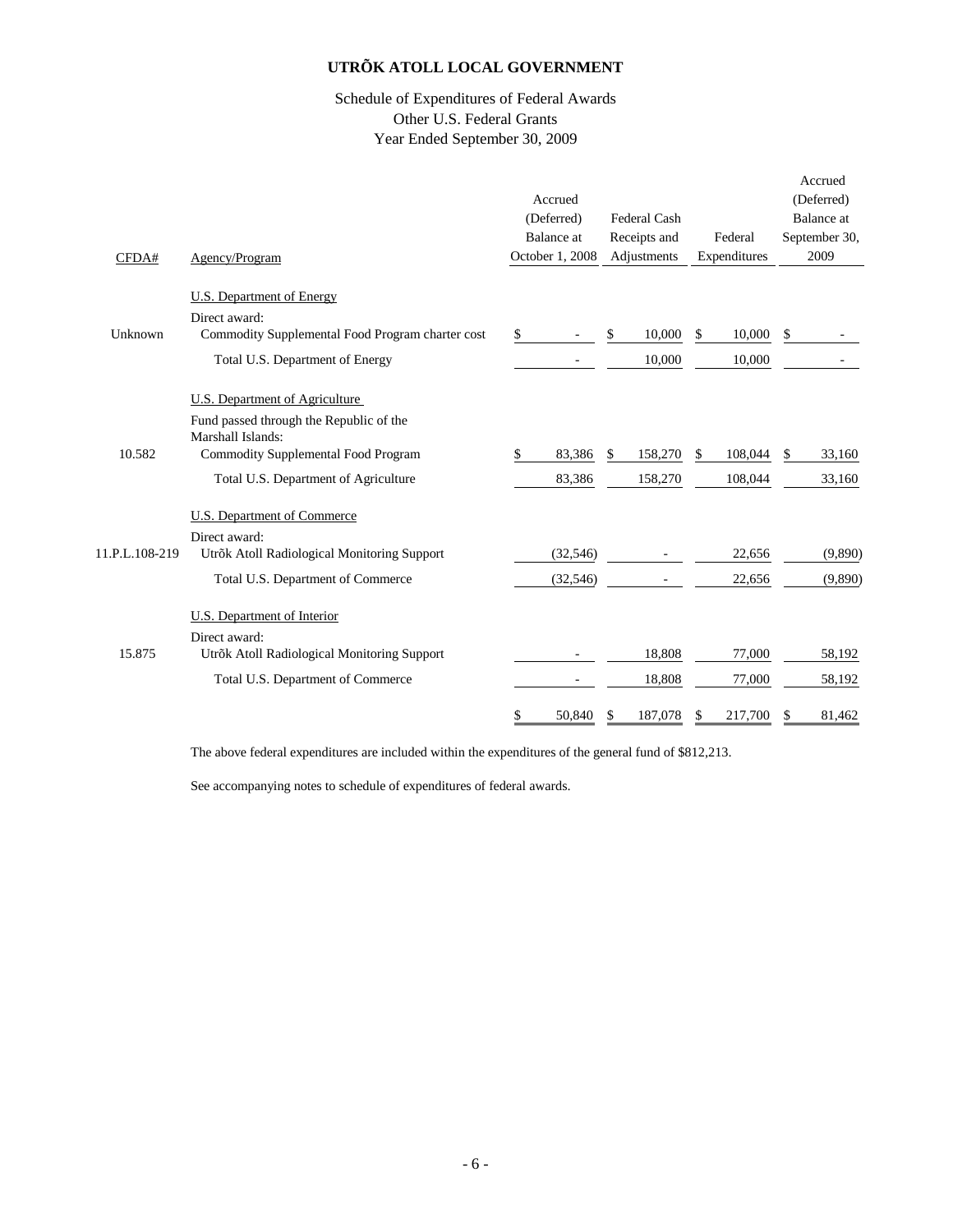## Notes to Schedule of Expenditures of Federal Awards Year Ended September 30, 2009

## (1) Organization

The Utrõk Atoll Local Government (UALGOV) is a governmental entity governed by its own Constitution. All significant operations of UALGOV are included in the scope of the OMB Circular A-133 audit (the "Single Audit"). The U.S. Department of the Interior has been designated as UALGOV's cognizant agency for the Single Audit. UALGOV is the subrecipient of funds received through Section 177 of the Compact of Free Association from the Republic of the Marshall Islands (RepMar). These funds must be distributed in accordance with the agreement concerning procedures for the implementation of United States economic assistance, programs and services provided in the Compact of Free Association between the Government of the United States and the Government of the Marshall Islands, dated July 31, 1986. It has been determined these funds are not subject to general U.S. federal requirements such as OMB's Circular A-87 and Circular A-102, but rather must be expended in compliance with local laws and regulations and Compact intent.

## (2) Summary of Significant Accounting Policies

## Basis of Presentation

The accompanying Schedule of Expenditures of Federal Awards includes the federal grant activity of UALGOV and is presented on the accrual basis of accounting. The information in this schedule is presented in accordance with the requirements of OMB Circular A-133, *Audits of States, Local Governments, and Non-Profit Organizations*.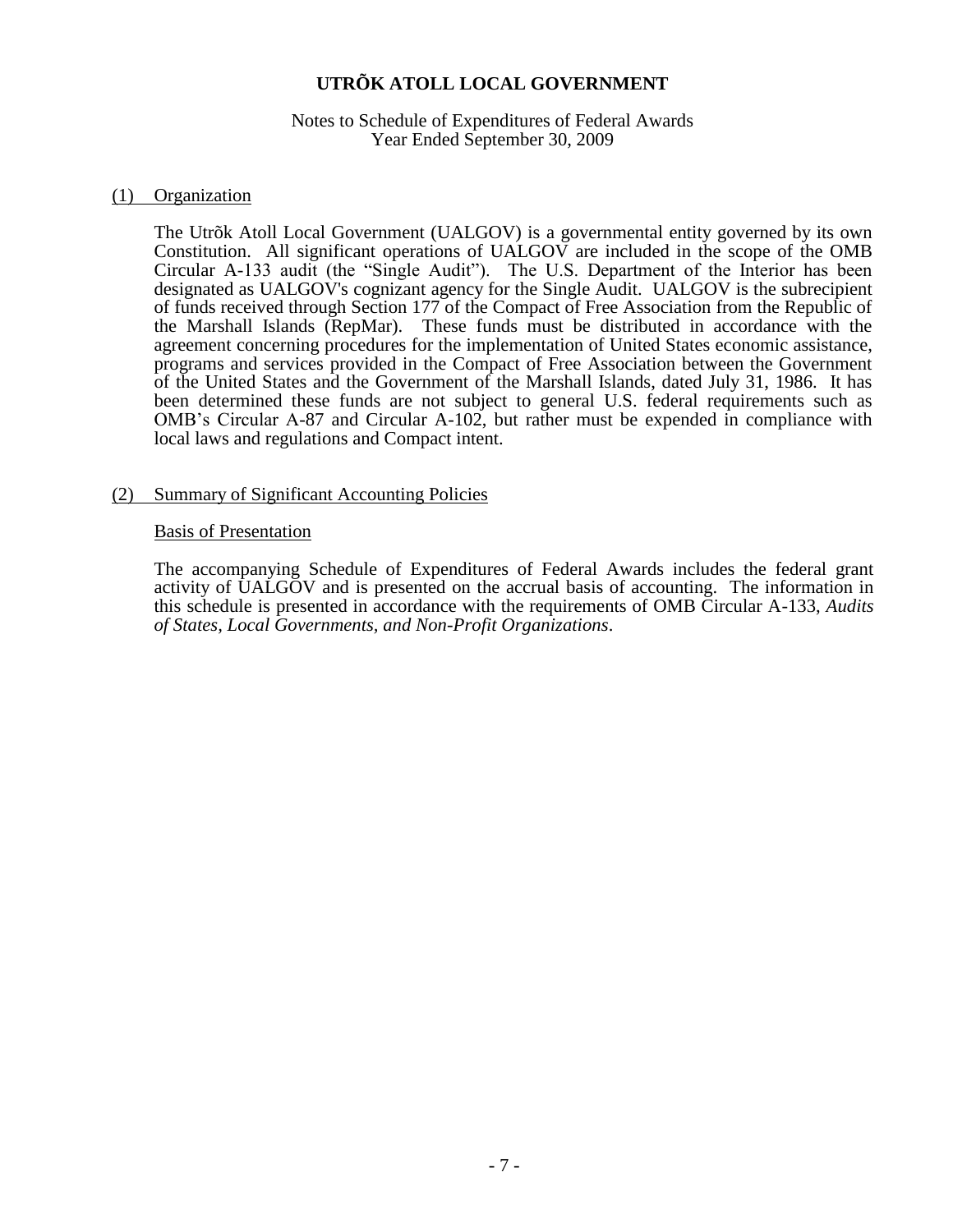Schedule of Findings and Questioned Costs Year Ended September 30, 2009

# **Section I - Summary of Auditor's Results**

## *Financial Statements*

|    | 1. Type of auditors' report issued:                                                                                       |                                                                                                                                                      | Unqualified    |
|----|---------------------------------------------------------------------------------------------------------------------------|------------------------------------------------------------------------------------------------------------------------------------------------------|----------------|
|    | Internal control over financial reporting:                                                                                |                                                                                                                                                      |                |
| 2. | Material weakness(es) identified?                                                                                         |                                                                                                                                                      | N <sub>0</sub> |
| 3. | Significant deficiency (ies) identified?                                                                                  |                                                                                                                                                      | None reported  |
|    | 4. Noncompliance material to financial statements noted?                                                                  |                                                                                                                                                      | Yes            |
|    | Federal Awards                                                                                                            |                                                                                                                                                      |                |
|    | Internal control over major programs:                                                                                     |                                                                                                                                                      |                |
| 5. | Material weakness(es) identified?                                                                                         |                                                                                                                                                      | N <sub>0</sub> |
| 6. | Significant deficiency (ies) identified?                                                                                  |                                                                                                                                                      | Yes            |
| 7. |                                                                                                                           | Type of auditors' report issued on compliance for major programs:                                                                                    | Unqualified    |
| 8. | Any audit findings disclosed that are required to be reported in<br>accordance with section 510(a) of OMB Circular A-133? |                                                                                                                                                      | Yes            |
|    | 9. UALGOV's major programs were as follows:                                                                               |                                                                                                                                                      |                |
|    | CFDA#                                                                                                                     | Name of Federal Program                                                                                                                              |                |
|    | 15.875                                                                                                                    | Economic, Social and Political Development of the<br>Territories and the Freely Associated States:<br>Section 177 of the Compact of Free Association |                |
|    | programs:                                                                                                                 | 10. Dollar threshold used to distinguish between Type A and Type B                                                                                   | \$300,000      |
|    | 11. Auditee qualified as a low-risk auditee?                                                                              |                                                                                                                                                      | N <sub>o</sub> |
|    | <b>Section II - Financial Statement Findings</b>                                                                          |                                                                                                                                                      |                |

| Reference<br>Number | <b>Findings</b>     | Refer<br>Page # |
|---------------------|---------------------|-----------------|
| 2009-2              | Local Noncompliance | 12              |
| 2009-3              | Local Noncompliance | 13              |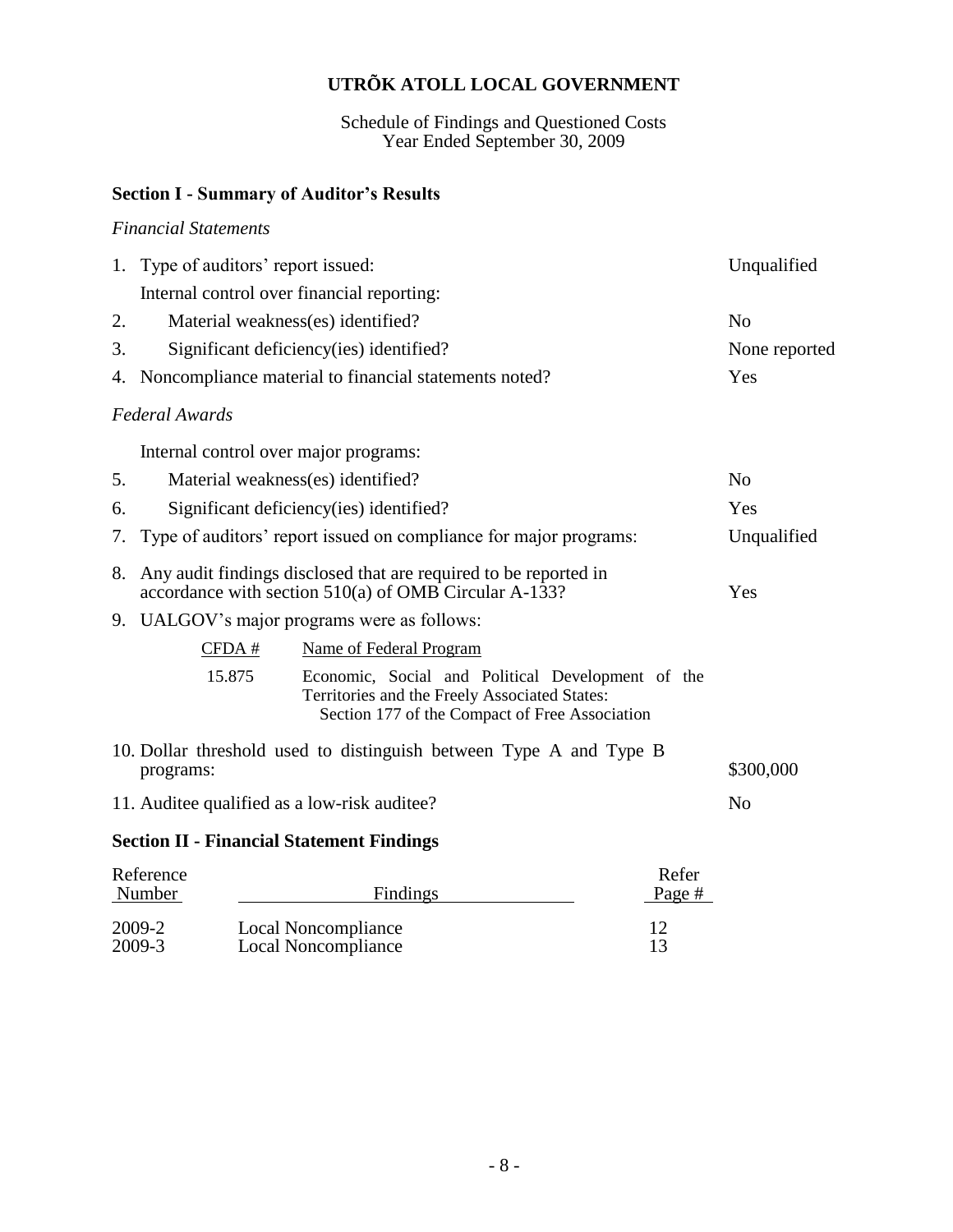Schedule of Findings and Questioned Costs, Continued Year Ended September 30, 2009

# **Section III - Federal Award Findings and Questioned Costs**

| Reference | Findings                                    | Questioned | Refer     |
|-----------|---------------------------------------------|------------|-----------|
| Number    |                                             | Costs      | Page #    |
| 2009-1    | Procurement and Suspension and<br>Debarment | \$46,914   | $10 - 11$ |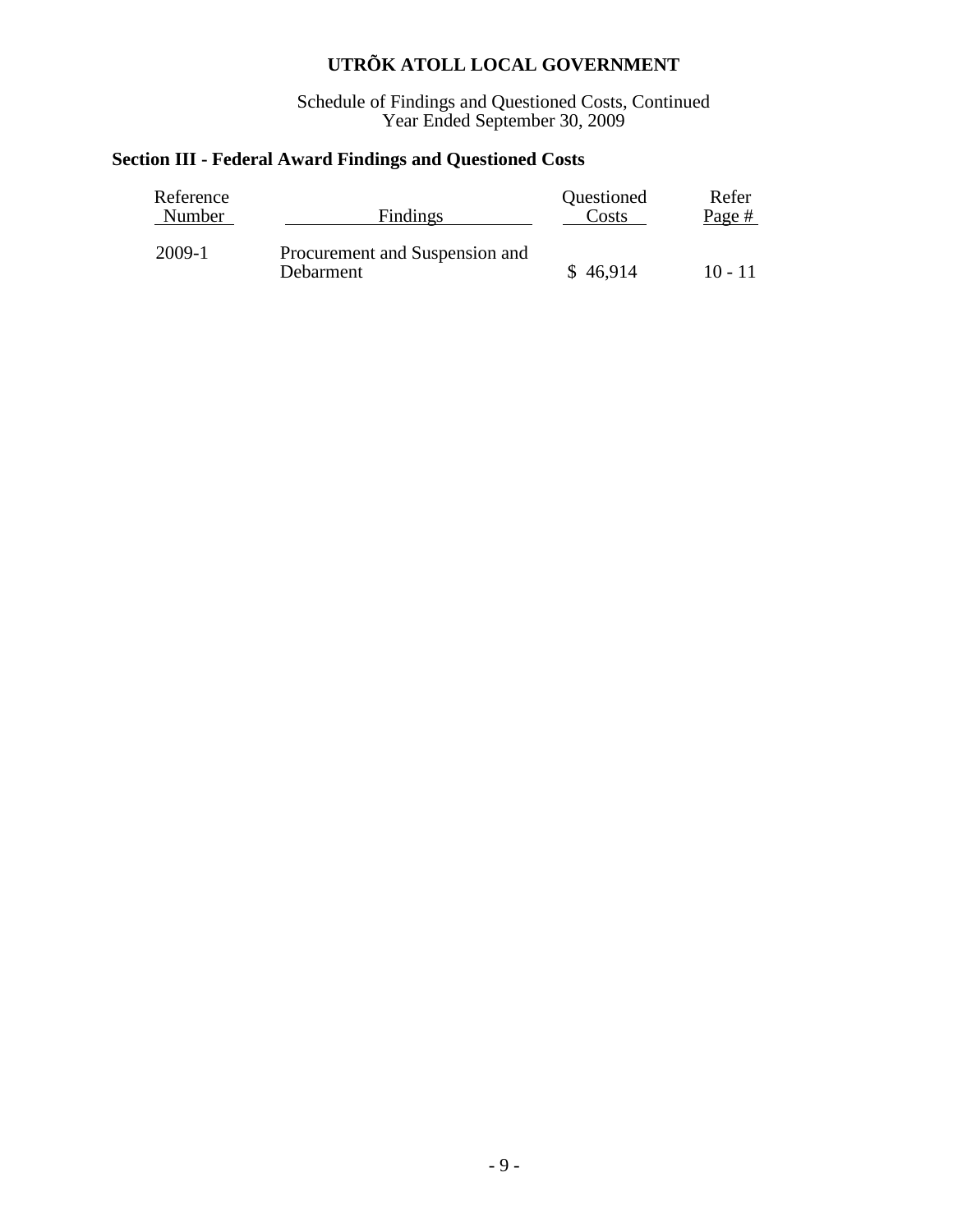Schedule of Findings and Questioned Costs, Continued Year Ended September 30, 2009

| Finding No.:             | 2009-1                                                                                            |
|--------------------------|---------------------------------------------------------------------------------------------------|
| Program/Area:            | Procurement and Suspension and Debarment                                                          |
|                          | Agency/Program Name: U.S. Department of Agriculture - CFDA # 10.582: Commodity Assistance Program |
|                          | U.S. Department of Commerce - CFDA # 11.P.L. 108-219: Utrõk Atoll                                 |
|                          | Radiological Monitoring Support                                                                   |
|                          | U.S. Department of Energy: Charter Costs for Commodity Assistance Program                         |
| <b>Questioned Costs:</b> | \$46,914                                                                                          |

Criteria: Purchases of goods and services by recipients of Federal grant funding are constrained by the concept of "fair procurement practices". Section 3016.36 of 7 CFR 3016, Section 600.236 of 10 CFR 600, and Section 24.36 of 15 CFR 24, *Uniform Administrative Requirements for Grants and Cooperative Agreements to State and Local Governments*, states that grantees and subgrantees will use their own procurement procedures, which reflect applicable State and local laws and regulations, provided that the procurements conform to applicable Federal law and the standards identified in this section. Thus, the following guidelines shall be observed based on RepMar's Procurement Code:

(a) Section 124 - unless otherwise authorized by law, all Government contracts (including local government Councils) shall be awarded by competitive sealed bidding.

(b) Section 127 - procurement of goods and services not exceeding \$25,000 may be made in accordance with small purchase procedures promulgated by RepMar's Policy Office. Small purchase procedures are those relatively simple and informal methods for securing services, supplies, or other property that do not cost more than \$25,000. RepMar's Ministry of Finance has previously declared that if small purchase procedures are used, price or rate quotations shall be obtained from three qualified sources.

(c) Section 128 - a contract may be awarded for a supply, service, or construction item without competition when it is determined in writing that there is only one source for the required supply, service, or construction item.

Condition: Of \$217,700 in Federal Grants expenditures, we tested four (4) items totaling \$122,118 and noted the following that did not evidence adequate compliance with either formal or informal procurement procedures:

| <b>Grantor Agency</b>          | CFDA No.        | Amount   | Questioned | Check# |
|--------------------------------|-----------------|----------|------------|--------|
|                                |                 |          | Costs      |        |
| U.S. Department of Agriculture | 10.582          | \$21,000 | \$8,000    | 4473   |
| U.S. Department of Agriculture | 10.582          | \$15,914 | 15,914     | 4150   |
| U.S. Department of Energy      | Unknown         | \$21,000 | 10,000     | 4473   |
| U.S. Department of Commerce    | 11.P.L. 108-219 | \$13,000 | 13,000     | 5112   |
|                                |                 |          | \$46,914   |        |

Cause: The cause of the above condition is the lack of adequate internal control policies and procedures requiring the documentation of procurement procedures to establish compliance with procurement requirements.

Effect: The effect of the above condition is noncompliance with procurement procedures and questioned costs result.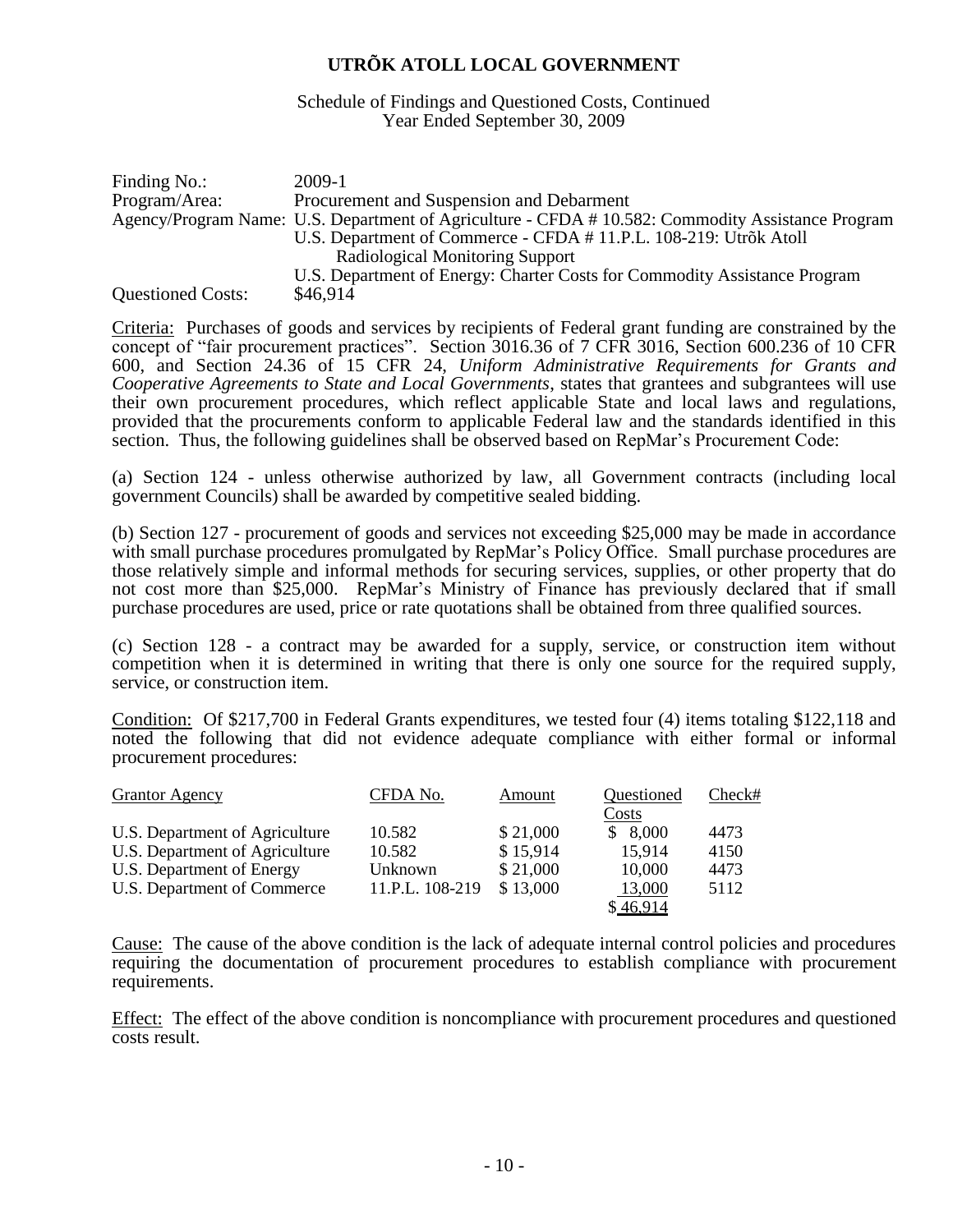Schedule of Findings and Questioned Costs, Continued Year Ended September 30, 2009

| Finding No.:             | 2009-1, Continued                                                                                 |
|--------------------------|---------------------------------------------------------------------------------------------------|
| Program/Area:            | Procurement and Suspension and Debarment                                                          |
|                          | Agency/Program Name: U.S. Department of Agriculture - CFDA # 10.582: Commodity Assistance Program |
|                          | U.S. Department of Commerce - CFDA # 11.P.L. 108-219: Utrõk Atoll                                 |
|                          | Radiological Monitoring Support                                                                   |
|                          | U.S. Department of Energy: Charter Costs for Commodity Assistance Program                         |
| <b>Questioned Costs:</b> | \$46,914                                                                                          |

Recommendation: We recommend that UALGOV comply with requisite procurement standards. Specifically, supporting documentation should indicate the history of procurement, including the rationale for and method of procurement, the contractor selection or rejection, and the basis for the contract price.

Auditee Response and Corrective Action Plan: Management recognizes the need to fully comply with the procurement standards. It will ensure that future purchases be properly supported and documented in accordance to the standards.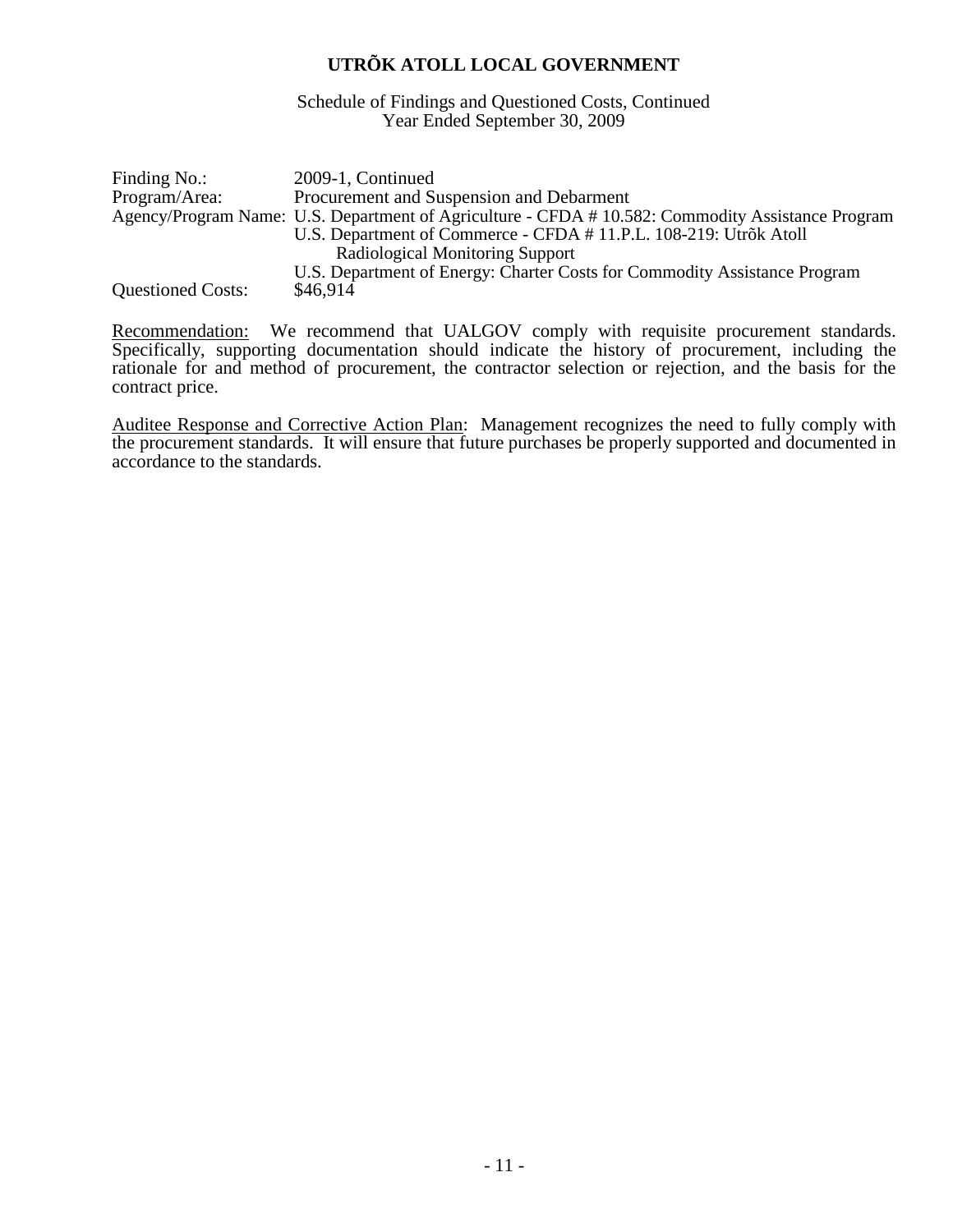## Schedule of Findings and Questioned Costs, Continued Year Ended September 30, 2009

Local Noncompliance

Finding No. 2009-2

Criteria: RepMar's Procurement Code states the following:

(a) Section 124 - unless otherwise authorized by law, all Government contracts (including local government Councils) shall be awarded by competitive sealed bidding.

(b) Section 127 - procurement of goods and services not exceeding \$25,000 may be made in accordance with small purchase procedures promulgated by RepMar's Policy Office. Small purchase procedures are those relatively simple and informal methods for securing services, supplies, or other property that do not cost more than \$25,000. RepMar's Ministry of Finance has previously declared that if small purchase procedures are used, price or rate quotations shall be obtained from three qualified sources.

(c) Section 128 - a contract may be awarded for a supply, service, or construction item without competition when it is determined in writing that there is only one source for the required supply, service, or construction item.

Condition: UALGOV's purchase of a \$25,097 bumbum boat and \$72,183 purchase/installation costs of a reverse osmosis desalination unit from non-federal sources did not undergo competitive bidding processes. In addition, total charter costs of \$21,000 (of which \$18,000 was reported under Finding No. 2009-1) did not evidence adequate support of informal procurement procedures. Following are the expenditure details.

| Date      | $Check\#/Invoice\#)$ | Amount    |
|-----------|----------------------|-----------|
| 9/3/2009  | $Ck. \# 5068$        | \$25,097  |
| 6/8/2009  | $Inv. \# 10032$      | 63,440    |
| 9/3/2009  | $Inv. \# 10034$      | 8,743     |
| 4/14/2009 | $Ck. \# 4473$        | 3,000     |
|           |                      | \$100,280 |

Cause: The cause of the above condition is the lack of adequate policies and procedures requiring the documentation of procurement procedures to ensure compliance with procurement requirements.

Effect: The effect of the above condition is noncompliance with procurement procedures.

Recommendation: We recommend that UALGOV comply with requisite procurement standards. Specifically, supporting documentation should indicate the history of procurement, including the rationale for and method of procurement, the contractor selection or rejection, and the basis for the contract price.

Auditee Response and Corrective Action Plan: Management recognizes the need to fully comply with the procurement standards. It will ensure that future purchases be properly supported and documented in accordance to the standards.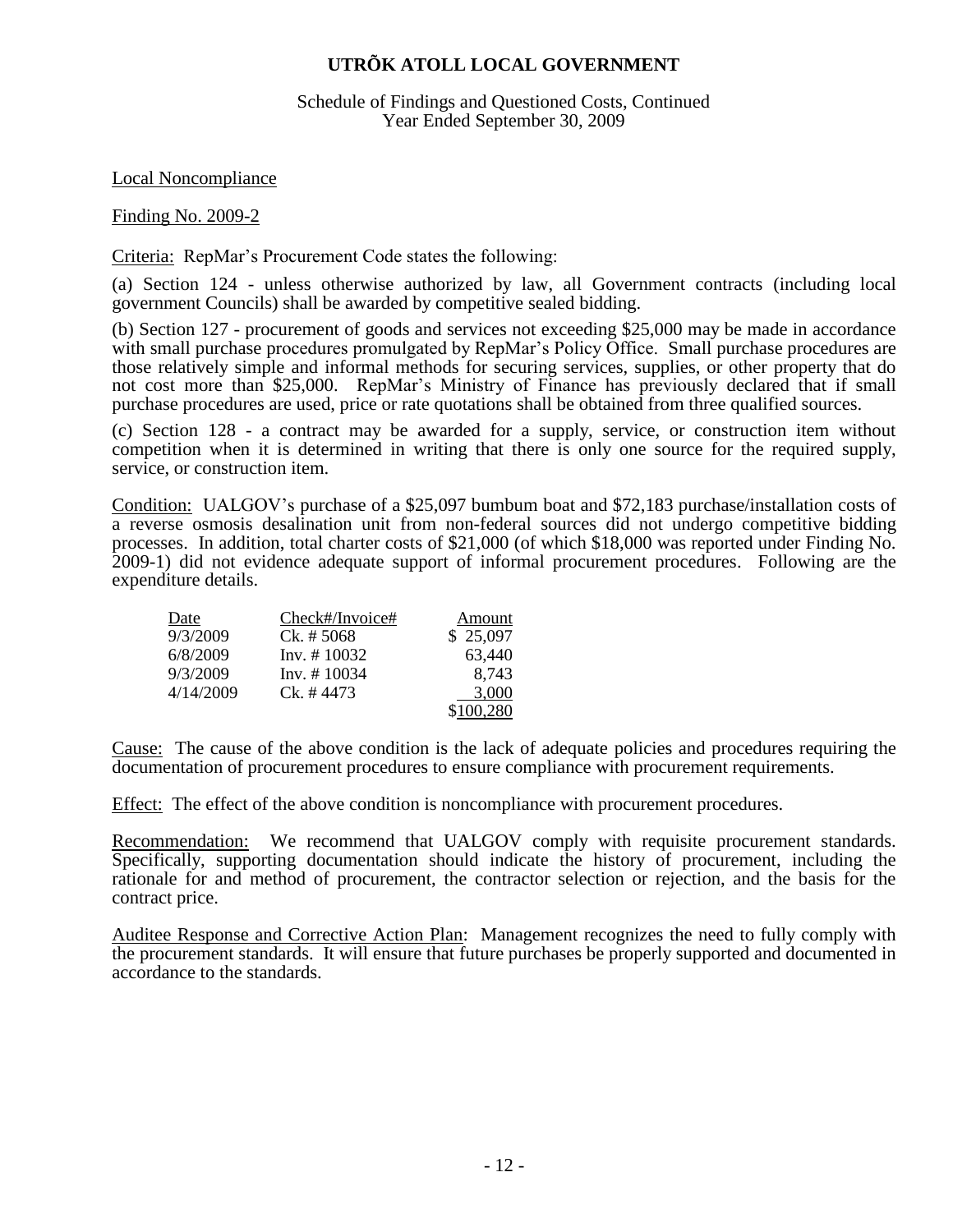Schedule of Findings and Questioned Costs, Continued Year Ended September 30, 2009

Local Noncompliance

## Finding No. 2009-3

Criteria: Distribution from the Claims Trust Fund should be made in accordance with the underlying trust agreement. Specifically, section 4.2 (b) of the Claims Trust Fund agreement states that UALGOV shall retain not less than 30% but no more than 85% of the net income arising from the corpus of the Trust. Furthermore, section 5.2 of the Claims Trust Fund agreement states that an invasion of corpus shall not occur more frequently every than once every three years.

Condition: During the year ended September 30, 2009, net income of the Trust Fund was \$434,255, 70% of which amounts to \$303,978 (maximum amount available to be withdrawn from net income). However, total drawdowns for fiscal year 2009 amounted to \$632,973, which exceeded the allowable amount that may be withdrawn by \$328,995.

Cause: The cause of the above condition is distribution of funds from the Claims Trust Fund in excess of the maximum amount allowed per trust agreement.

Effect: The effect of the above condition is the possibility of noncompliance with Claims Trust Fund agreement.

Recommendation: We recommend that UALGOV comply with the trust agreement concerning distributions made from the Claims Trust Fund.

Auditee Response and Corrective Action Plan: Fiscal Year 2009 was a difficult year for Utrik Claims Trust Fund. Although it posted a net income of \$434,255 at the end of the year, it struggled through the instability of the US stock market during the year. As a response to this, the management is looking for ways to minimize the drawdown from UCTF by applying and acquiring grants to help in the operations and reduce the actual expenses to possible level.